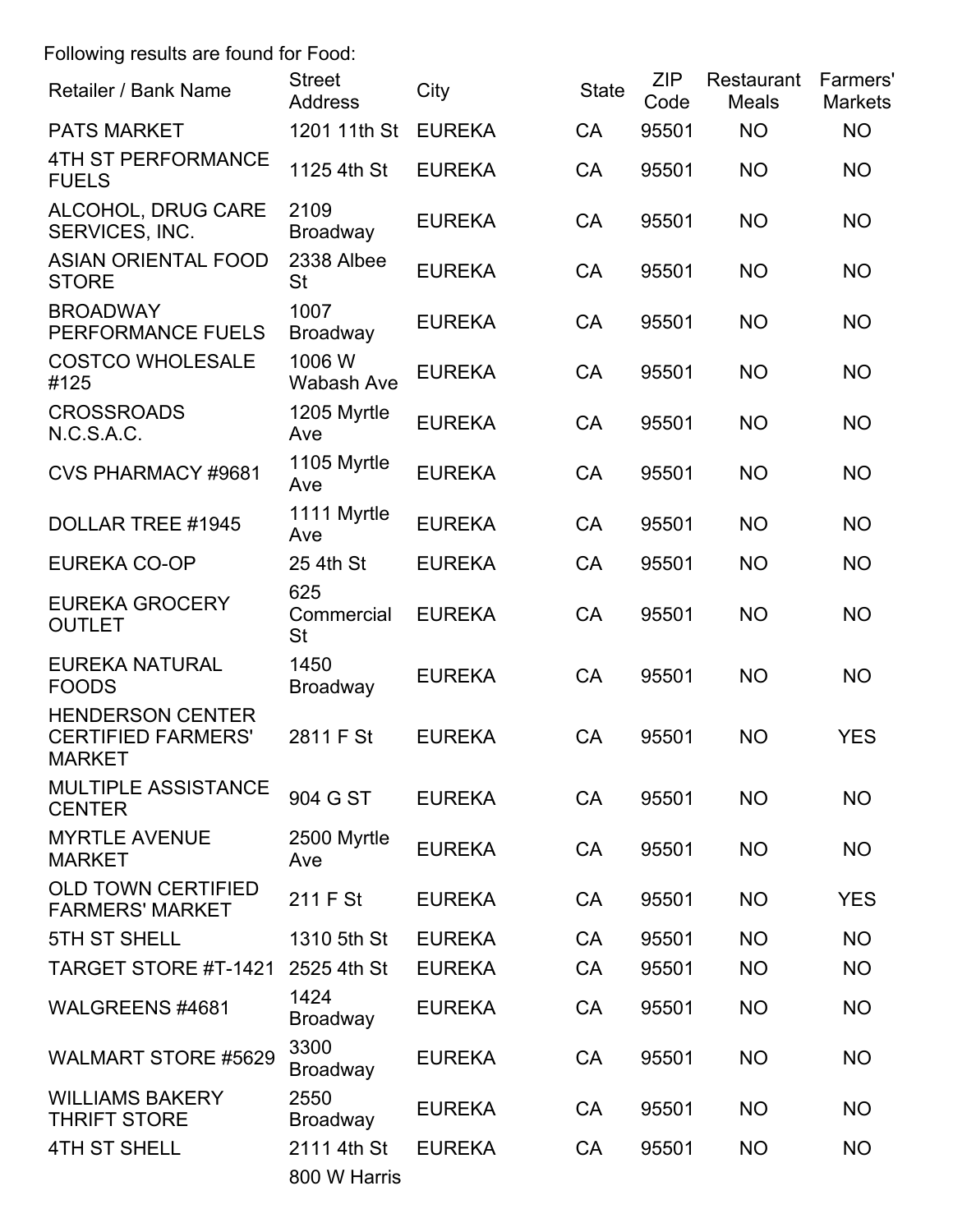| <b>CVS PHARMACY #3939</b>                                          | <b>St</b>                                       | <b>EUREKA</b>           | CA        | 95503 | <b>NO</b> | <b>NO</b>  |
|--------------------------------------------------------------------|-------------------------------------------------|-------------------------|-----------|-------|-----------|------------|
| <b>HARRIS ST SHELL</b>                                             | 111 W Harris<br><b>St</b>                       | <b>EUREKA</b>           | <b>CA</b> | 95503 | <b>NO</b> | <b>NO</b>  |
| <b>KMART #7916</b>                                                 | 4325<br><b>Broadway</b>                         | <b>EUREKA</b>           | CA        | 95503 | <b>NO</b> | <b>NO</b>  |
| <b>MURPHY'S IN CUTTEN</b>                                          | 4020 Walnut<br>Dr                               | <b>EUREKA</b>           | CA        | 95503 | <b>NO</b> | <b>NO</b>  |
| <b>ORGANIC MATTERS</b><br><b>RANCH - CSA</b>                       | 6821 Myrtle<br>Ave                              | <b>EUREKA</b>           | <b>CA</b> | 95503 | <b>NO</b> | <b>NO</b>  |
| DOLLAR TREE #3770                                                  | 800 W Harris<br><b>St</b>                       | <b>EUREKA</b>           | <b>CA</b> | 95503 | <b>NO</b> | <b>NO</b>  |
| SAFEWAY #2908                                                      | 2555 Harris<br><b>St</b>                        | <b>EUREKA</b>           | <b>CA</b> | 95503 | <b>NO</b> | <b>NO</b>  |
| TEXACO#17                                                          | 3505<br><b>Broadway</b>                         | <b>EUREKA</b>           | CA        | 95503 | <b>NO</b> | <b>NO</b>  |
| WALGREENS #5863                                                    | 2525 Harris<br><b>St</b>                        | <b>EUREKA</b>           | <b>CA</b> | 95503 | <b>NO</b> | <b>NO</b>  |
| <b>WINCO FOODS#7</b>                                               | 636 W Harris<br><b>St</b>                       | <b>EUREKA</b>           | <b>CA</b> | 95503 | <b>NO</b> | <b>NO</b>  |
| <b>RITE AID #6036</b>                                              | 411 Harris St                                   | <b>EUREKA</b>           | <b>CA</b> | 95503 | <b>NO</b> | <b>NO</b>  |
| BIG KMART #7390                                                    | <b>1500 ANNA</b><br><b>SPARKS</b><br><b>WAY</b> | <b>MCKINLEYVILLE CA</b> |           | 95519 | <b>NO</b> | <b>NO</b>  |
| <b>MCKINLEYVILLE</b><br><b>CERTIFIED FARMERS'</b><br><b>MARKET</b> | <b>City Center</b><br><b>Drive</b>              | <b>MCKINLEYVILLE CA</b> |           | 95519 | <b>NO</b> | <b>YES</b> |
| MURPHY'S MARKETS #4                                                | 1451<br>Glendale Dr                             | <b>MCKINLEYVILLE CA</b> |           | 95519 | <b>NO</b> | <b>NO</b>  |
| RAY'S FOOD PLACE #37                                               | 1500 Anna<br>Sparks Way                         | <b>MCKINLEYVILLE CA</b> |           | 95519 | <b>NO</b> | <b>NO</b>  |
| <b>REDWOOD TEEN</b><br><b>CHALLENGE</b>                            | 2212 2nd<br><b>Street</b>                       | <b>EUREKA</b>           | <b>CA</b> | 95519 | <b>NO</b> | <b>NO</b>  |
| <b>RITE AID #6037</b>                                              | <b>1500 Anna</b><br>Sparks Way                  | <b>MCKINLEYVILLE CA</b> |           | 95519 | <b>NO</b> | <b>NO</b>  |
| SAFEWAY #1640                                                      | <b>1503 City</b><br>Center Rd                   | <b>MCKINLEYVILLE CA</b> |           | 95519 | <b>NO</b> | <b>NO</b>  |
| SAFEWAY #793                                                       | 600 F St                                        | <b>ARCATA</b>           | <b>CA</b> | 95521 | <b>NO</b> | <b>NO</b>  |
| <b>ARCATA CO-OP</b>                                                | 811   St                                        | <b>ARCATA</b>           | CA        | 95521 | <b>NO</b> | <b>NO</b>  |
| DOLLAR TREE #1845                                                  | 5000 Valley<br><b>West Blvd</b>                 | <b>ARCATA</b>           | CA        | 95521 | <b>NO</b> | <b>NO</b>  |
| <b>GREENVIEW MARKET</b>                                            | 1990 11th St                                    | <b>ARCATA</b>           | CA        | 95521 | <b>NO</b> | <b>NO</b>  |
| <b>MURPHY'S MARKET</b>                                             | 785 Bayside<br>Rd                               | <b>ARCATA</b>           | CA        | 95521 | <b>NO</b> | <b>NO</b>  |
| MURPHYS WESTWOOD                                                   | 100                                             |                         |           |       |           |            |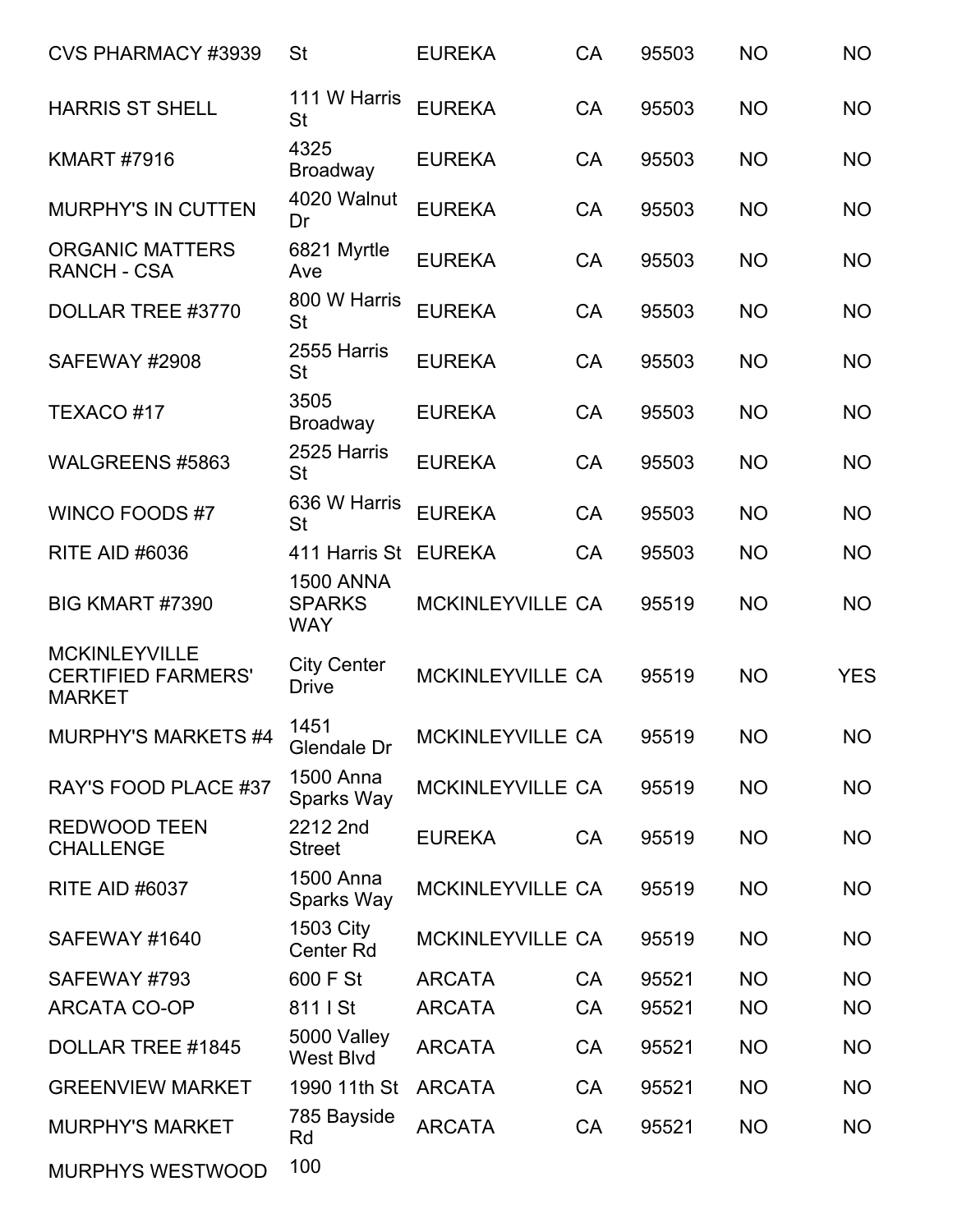| #6                                                              | Westwood<br>Ctr                   | <b>ARCATA</b>                    | <b>CA</b> | 95521 | <b>NO</b> | <b>NO</b>  |
|-----------------------------------------------------------------|-----------------------------------|----------------------------------|-----------|-------|-----------|------------|
| <b>NORTH COAST</b><br><b>GROWERS</b><br><b>ASSOCIATION</b>      | G & H St - 8th ARCATA<br>& 9th St |                                  | <b>CA</b> | 95521 | <b>NO</b> | <b>YES</b> |
| <b>RAY'S FOOD PLACE #7</b>                                      | 5000 Valley<br><b>West Blvd</b>   | <b>ARCATA</b>                    | <b>CA</b> | 95521 | <b>NO</b> | <b>NO</b>  |
| <b>DEEPSEEDED</b><br><b>COMMUNITY FARM</b>                      | 2507 Wyatt<br>Ln                  | <b>ARCATA</b>                    | CA        | 95521 | <b>NO</b> | <b>NO</b>  |
| UNITED INDIAN HEALTH<br>SERVICES, INC.                          | 1600 Weeot<br>Way                 | <b>ARCATA</b>                    | CA        | 95521 | <b>NO</b> | <b>NO</b>  |
| <b>WILDBERRIES</b><br><b>CERTIFIED FARMERS</b><br><b>MARKET</b> | 747 13th St                       | <b>ARCATA</b>                    | <b>CA</b> | 95521 | <b>NO</b> | <b>YES</b> |
| <b>WILDBERRIES</b><br><b>MARKETPLACE</b>                        | 747 13th St                       | <b>ARCATA</b>                    | <b>CA</b> | 95521 | <b>NO</b> | <b>NO</b>  |
| <b>CVS PHARMACY #9482</b>                                       | 600 F<br><b>STREET</b>            | <b>ARCATA</b>                    | <b>CA</b> | 95521 | <b>NO</b> | <b>NO</b>  |
| <b>REDWOOD ROOTS</b><br><b>FARM</b>                             | 45 Fellowship<br>Way              | <b>BAYSIDE</b>                   | CA        | 95524 | <b>NO</b> | <b>NO</b>  |
| <b>SHAKEFORK</b><br><b>COMMUNITY FARM</b>                       | 7914 State<br>Highway 36          | <b>CARLOTTA</b>                  | <b>CA</b> | 95528 | <b>NO</b> | <b>NO</b>  |
| <b>VALLEY GROCERY</b>                                           | 339 Main St                       | <b>FERNDALE</b>                  | <b>CA</b> | 95536 | <b>NO</b> | <b>NO</b>  |
| DOLLAR TREE #1878                                               | 721 S<br>Fortuna Blvd             | <b>FORTUNA</b>                   | <b>CA</b> | 95540 | <b>NO</b> | <b>NO</b>  |
| <b>FORTUNA FARMERS</b><br><b>MARKET</b>                         | 10th and N St FORTUNA             |                                  | CA        | 95540 | <b>NO</b> | <b>YES</b> |
| RAY'S FOOD PLACE #47                                            | 2009 Main St FORTUNA              |                                  | СA        | 95540 | <b>NO</b> | NO.        |
| <b>RITE AID #6041</b>                                           | 725 S<br>Fortuna Blvd             | <b>FORTUNA</b>                   | CA        | 95540 | <b>NO</b> | <b>NO</b>  |
| SAFEWAY #975                                                    | 701 S<br>Fortuna Blvd             | <b>FORTUNA</b>                   | CA        | 95540 | <b>NO</b> | <b>NO</b>  |
| WALGREENS #9703                                                 | 1065 S<br>Fortuna Blvd            | <b>FORTUNA</b>                   | CA        | 95540 | <b>NO</b> | <b>NO</b>  |
| <b>CHAUTAUQUA NATURAL</b><br>FOODS, INC.                        |                                   | <b>786 Locust St GARBERVILLE</b> | <b>CA</b> | 95542 | <b>NO</b> | NO         |
| <b>SOUTHERN HUMBOLDT</b><br><b>FARMERS' MARKET</b><br>#NONE     |                                   | <b>Church Street GARBERVILLE</b> | <b>CA</b> | 95542 | <b>NO</b> | <b>YES</b> |
| RAY'S FOOD PLACE #64                                            | 875 Redwood<br>Dr                 | <b>GARBERVILLE</b>               | <b>CA</b> | 95542 | <b>NO</b> | NO         |
| RAY'S FOOD PLACE #4                                             | 12500 Hwy<br>96                   | <b>HOOPA</b>                     | <b>CA</b> | 95546 | <b>NO</b> | <b>NO</b>  |
| <b>BEAR RIVER PUMP &amp;</b><br><b>PLAY</b>                     | 10 Bear River<br>Dr               | <b>LOLETA</b>                    | CA        | 95551 | <b>NO</b> | NO         |